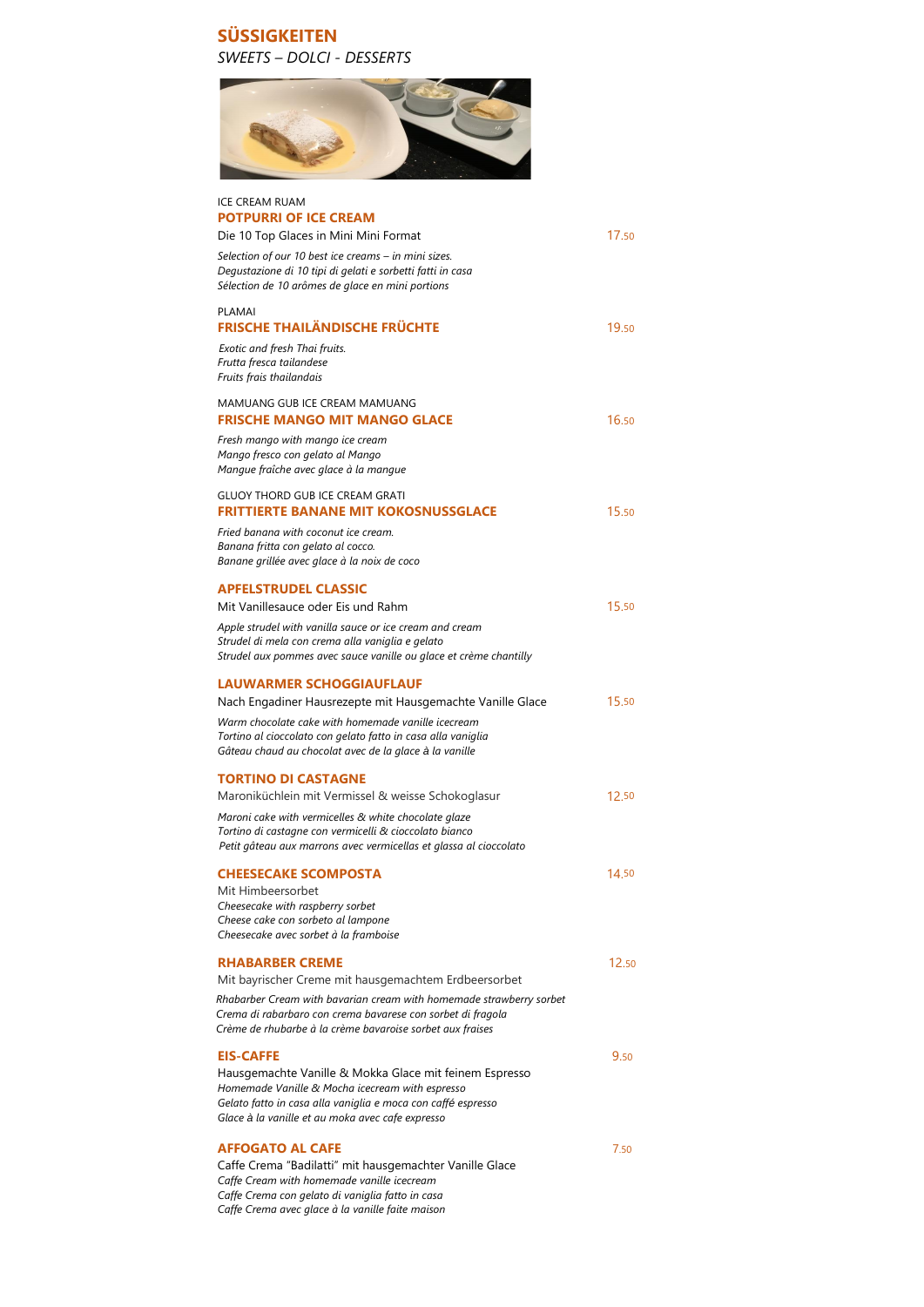# **EISSPEZIALITÄTEN** *ICE CREAM – GELATI – GLACES*

Unsere Glace & Sorbet Spezialitäten sind alle hausgemacht. Nur beste & ausgewählte Zutaten wie heimische Milch, Rahm & Eier werden dafür verwendet. Mit viel Liebe & Sorgfalt wird jedes einzelne Aroma hergestellt. **Ist jede Kalorie wert!**



## ERFRISCHEND ANDERS / RAFRAICHISSANT 14.50 **SORBET COLONEL**

| HAUSGEMACHTE GLACE   HOME MADE   FATTO IN CASA<br>VANILLE   SCHOKOLADE   ERDBEERE   MOKKA       | 4.50 |
|-------------------------------------------------------------------------------------------------|------|
| Vanille   Chocolate   Strawberry   Mocca<br>Vaniglia   Cioccolato   Fragola   Moca              |      |
| HAUSGEMACHTE SORBET'S   HOME MADE   FATTO IN CASA<br><b>PASSIONSFRUCHT   HIMBEERE   ZITRONE</b> | 4.50 |
| Passion fruit   Raspberry   Lemon<br>Frutto della passione   Lampone   Limone                   |      |
| HAUSGEMACHTE ASIA GLACE   HOME MADE   FATTO IN CASA<br><b>LITSCHI   KOKOS   MANGO</b>           | 4.50 |

## ERFRISCHEND ANDERS / RAFRAICHISSANT 14.50 **SORBET PASSIONE COINTEREAU**

*Lychee | Coconut | Mango* 

#### *Litchi |Coco | Mango*

*Limettensorbet mit Handmade Rosen Wurz Vodka Sorbetto al limone con Vodka fatta a mano Sorbet de limettes au Vodka*

*Passionsfruchtsorbet mit Cointreau Sorbetto al frutto della passione con Cointreau Fruit de la passion au Cointreau*